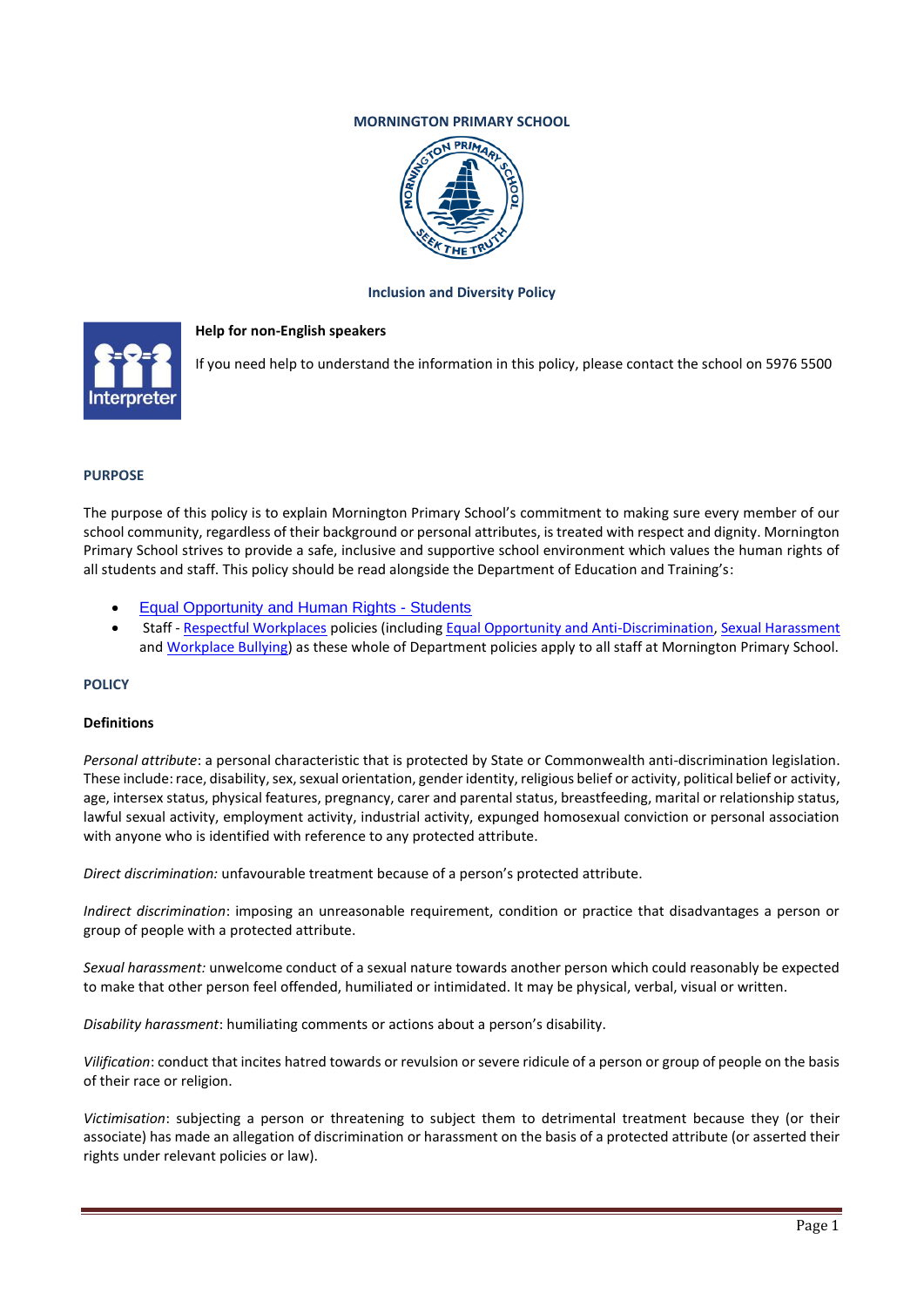# **Inclusion and diversity**

Mornington Primary School strives to provide a safe, inclusive and supportive school environment which values the human rights of all staff and students. Our school is committed to creating a school community where all members of are welcomed, accepted and treated equitably and with respect regardless of their backgrounds or personal attributes such as race, language, religious beliefs, gender identity, disability or sexual orientation so that they can participate, achieve and thrive at school.

Mornington Primary School acknowledges and celebrates the diversity of backgrounds and experiences in our school community, and we will not tolerate behaviours, language or practices that label, stereotype or demean others. At Mornington Primary School we value the human rights of every student, and we take our obligations under antidiscrimination laws and the Charter of Human Rights and Responsibilities seriously.

Mornington Primary School will:

- Actively nurture and promote a culture where everyone is treated with respect and dignity
- ensure that students are not discriminated against (directly or indirectly) and where necessary, are reasonably accommodated to participate in their education and school activities eg schools sports, concerts, excursions and incursions on the same basis as their peers
- acknowledge and respond to the diverse needs, identities and strengths of all students
- encourage empathy and fairness towards others
- challenge stereotypes that promote prejudicial and biased behaviours and practices
- contribute to positive learning, engagement and wellbeing outcomes for students
- respond to complaints and allegations appropriately and ensure that students are not victimised.

# *Rights and responsibilities of all members of the school community*

*All members of our school community have the right to:*

- *Feel safe, secure and supported at our school*
- *Learn in an environment free from bullying, harassment, violence, discrimination or intimidation*
- *Express their ideas, feelings and concerns*
- *Feel empowered to intervene or bring to the attention of the school, when witnessing instances of inappropriate behaviour as outlined in this policy*

*All members of our school community have the responsibility to:*

- *Demonstrate positive behaviour that shows respect for themselves, for all other members of the school community (students, staff and parents) and for our school environment.*
- *Respect the right of others to learn and have differing opinions.*
- *Bring to intervene or bring to the attention of the school, when witnessing instances of inappropriate behaviour as outlined in this policy*

Bullying, unlawful discrimination, harassment, vilification and other forms of inappropriate behaviour targeting individuals or groups because of their personal attributes will not be tolerated at Mornington Primary School. We will take appropriate measures, consistent with our *Student Wellbeing and Engagement* and *Preventing Bullying* policies to respond to students who demonstrate these behaviours at our school.

Students who may have experienced or witnessed this type of behaviour are encouraged to speak up and to let their teachers, parents or carers know about those behaviours to ensure that inappropriate behaviour can be addressed.